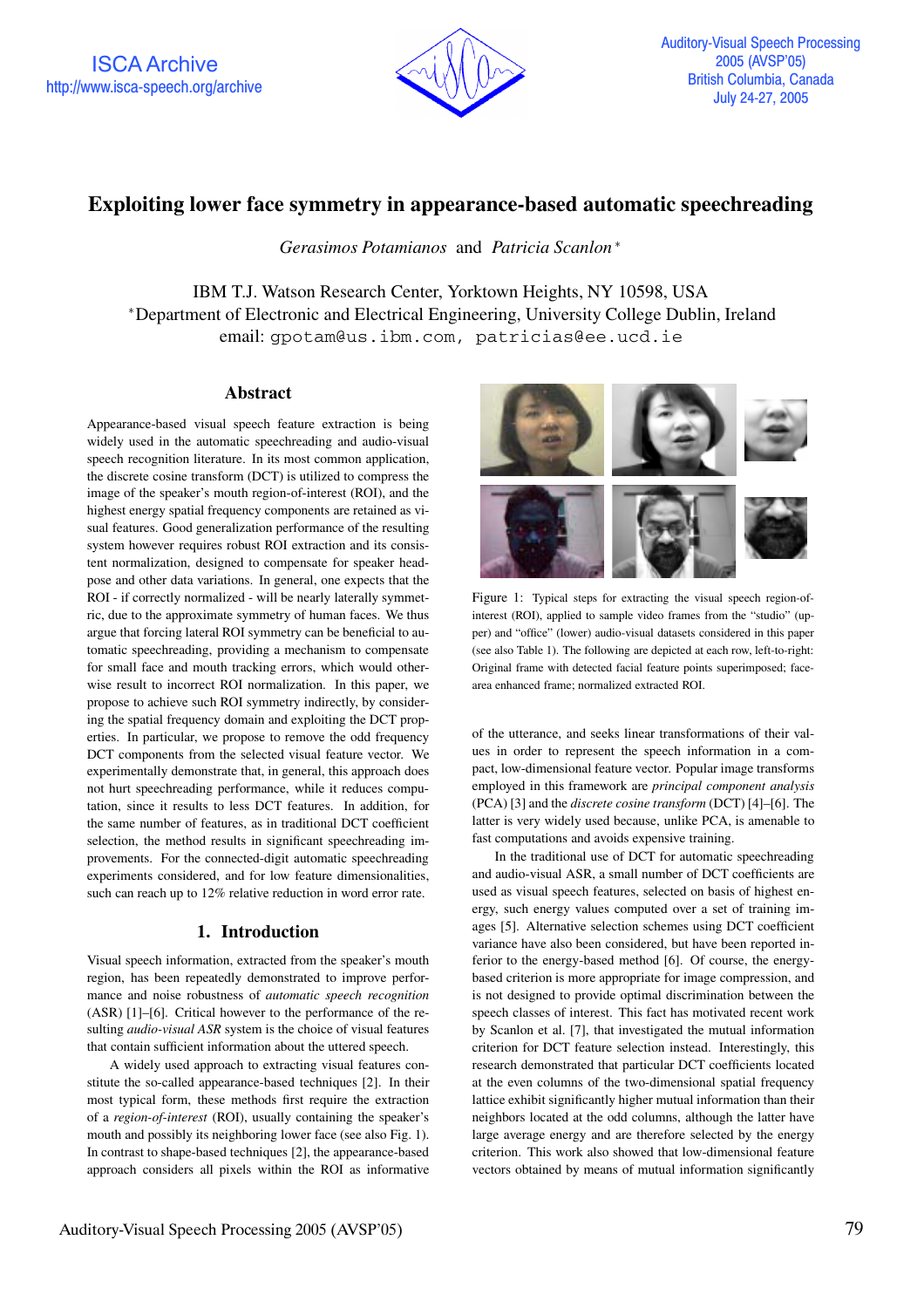

Figure 2: Examples of templates considered in this paper for DCT-based feature extraction. White elements denote locations of the retained DCT coefficients on the two-dimensional  $64 \times 64$  frequency domain lattice. Three sets of templates are depicted, nested according to decreasing energy: (a): Baseline templates, using both odd and even locations; (b): Symmetric subsets of (a), with the odd components discarded; (c): Summetric templates with equal number of elements as in (a). The number of elements of each template are also shown.

outperform the ones selected on basis of energy. However, no gain is achieved for feature dimensions higher than thirty. In addition, the method has the drawback that estimating mutual information of continuous-valued DCT coefficients is computationally expensive, and in any case significantly more involved than computing plain energy.

These observations have motivated us to consider a simple modification to the energy based selection criterion: namely, to discard the coefficients located at the odd columns of the twodimensional spatial frequency lattice, and perform the selection on basis of decreasing energy over the pool of the remaining coefficients, located at the even columns. It is hoped that this modified criterion will result in DCT selection templates that to an extent - mimic the mutual information based ones, while retaining the computational simplicity of the energy based selection approach. Investigating this modified technique for selecting visual speech features is the subject of this paper.

In more detail, in Section 2, we provide the motivation for discarding the odd components on basis of face symmetry. We argue that ROI symmetry is desirable and show that the DCT odd components of such ROIs are zero. In Section 3, we experimentally demonstrate the benefits of the modified selection scheme. We consider two multi-speaker connected-digit audiovisual databases, and we provide a number of visual-only recognition results for various DCT feature dimensionalities and feature post-processing schemes. Finally, Section 4 summarizes the paper.

# **2. ROI Symmetry and DCT Coefficient Selection**

As discussed in the Introduction, most DCT-based automatic speechreading systems apply the transform on a twodimensional ROI that contains the speaker's mouth and possibly neighboring parts of the lower face, such as the cheeks and jaw (see for example, Fig. 1). In general, human faces exhibit near lateral symmetry, one therefore expects that the extracted ROI should be approximately symmetric. Latteral symmetry could in fact be beneficial to speech classification, as it can be considered a desirable property of properly normalized ROIs, compensating for certain head pose and lighting variations. However, accurate ROI normalization is difficult, since for example tracking the face and facial landmarks is prone to error. One could therefore consider a ROI post-processing step in the pixel space, that could force the desired symmetry. In this work, we propose to achieve this symmetry operating in the spatial frequency domain instead, taking advantage of DCT properties. In the following, we discuss how to achieve this, and present in more detail the proposed DCT coefficient selection algorithm.

#### **2.1. DCT of Symmetric Images**

Let us first consider a one-dimensional discrete signal  $f_n$ ,  $n =$  $0, 1, ..., N - 1$ , of length N being a power of two. The onedimensional discrete cosine transform of  $f$ , as computed in our automatic speechreading system (following [8]), is

$$
F_k = \sum_{n=0}^{N-1} f_n \cos \frac{\pi k (2n+1)}{2N}, \text{ for } k = 0, 1, ..., N.
$$

It is not hard to see, that if the signal is symmetric around its "mid-point",  $(N - 1)/2$ , i.e.,  $f_n = f_{N-n-1}$ , for  $n =$  $0, 1, ..., N/2 - 1$ , then

$$
F_k = \sum_{n=0}^{N/2-1} f_n \left[ \cos \frac{\pi k (2n+1)}{2N} + \cos(\pi k - \frac{\pi k (2n+1)}{2N}) \right]
$$
  
= 
$$
\begin{cases} 2 \sum_{n=0}^{N/2-1} f_n \cos \frac{\pi k (2n+1)}{2N}, & \text{if } k \mod 2 = 0; \\ 0, & \text{if } k \mod 2 = 1, \end{cases}
$$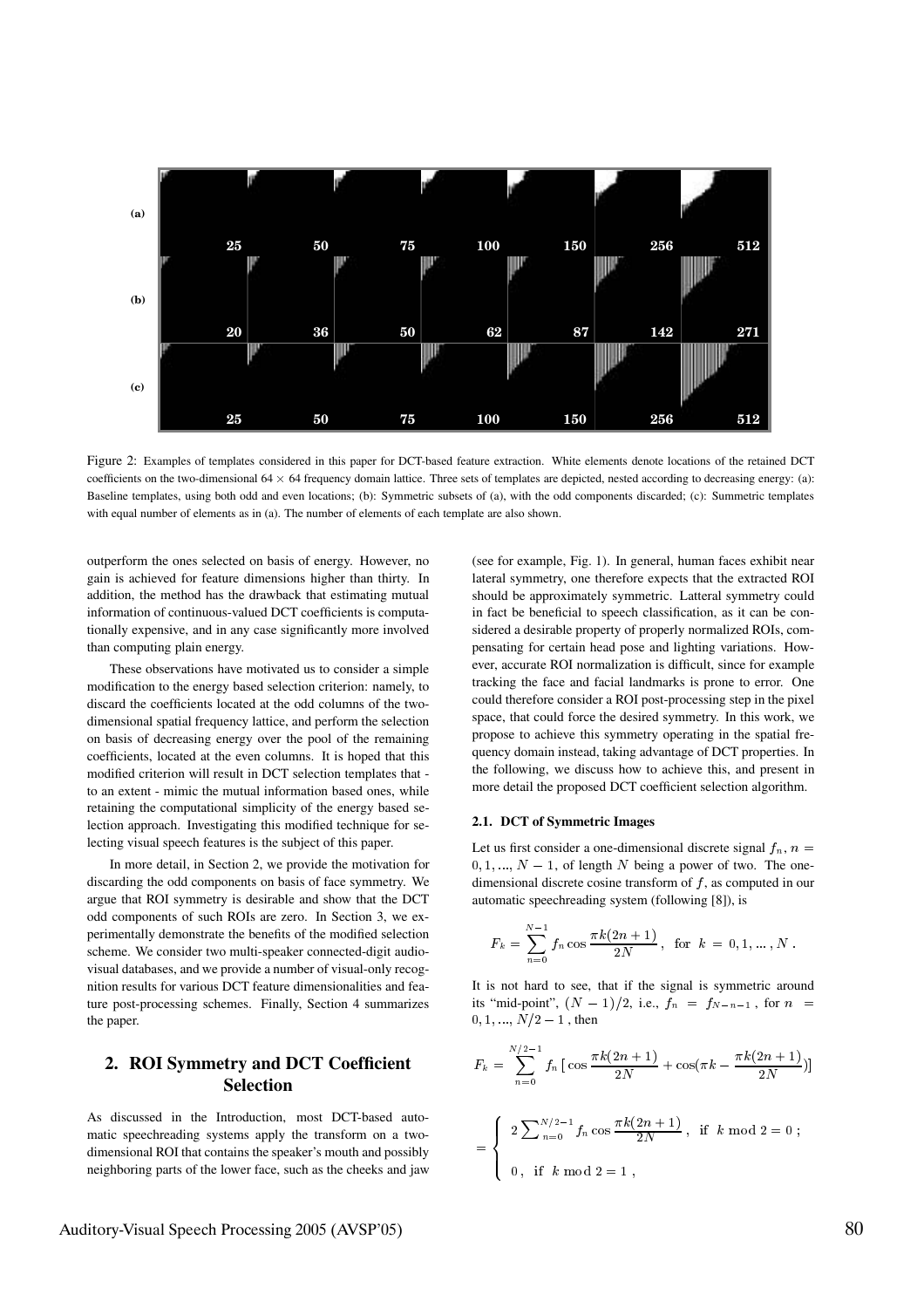

Figure 3: Examples of ROI reconstruction using the DCT templates of Fig. 2. Two ROI cases are depicted: In the upper part, the ROI is nearly laterally symmetric; in the lower part, the ROI is highly unsymmetric, partially due to poor normalization. Notice that the DCT templates of Fig. 2(b,c) provide a laterally symmetric ROI reconstruction. In general, the templates of Fig. 2(c) produce a clearer reconstruction than the ones of Fig. 2(a), using the same number of DCT coefficients. The templates of Fig. 2(b) provide similar quality of reconstruction as the baseline (a), but with fewer coefficients.

since

$$
\cos \frac{\pi k (2n+1)}{2N} = (-1)^k \cos(\pi k - \frac{\pi k (2n+1)}{2N}).
$$
 (1)

Therefore, the DCT odd frequency components of a symmetric one-dimensional signal are all zero.

Similarly, if  $F_k = 0$ , for  $k = 1, 3, ..., N - 2$  (assuming again that  $N$  is a power of two), then the inverse DCT, given by

$$
f_n = \frac{1}{N} F_o + \frac{2}{N} \sum_{k=1}^{N-1} F_k \cos \frac{\pi k (2n+1)}{2N},
$$

for  $k = 0, 1, ..., N$ , becomes

$$
f_n = \frac{1}{N} F_o + \frac{2}{N} \sum_{k=1}^{N/2-1} F_{2k} \cos \frac{\pi k (2n+1)}{N},
$$

and therefore (see also (1))

$$
f_n - f_{N-n-1} =
$$
  

$$
\frac{2}{N} \sum_{k=1}^{N/2-1} F_{2k} [\cos \frac{\pi k (2n+1)}{N} - \cos(2\pi k - \frac{\pi k (2n+1)}{N})] = 0,
$$

for  $n = 0, 1, ..., N/2 - 1$ . Hence, zero odd frequency DCT components imply a symmetric original signal.

The above results readily generalize to the two-dimensional DCT, which is applied to the ROI for speechreading. The transform is separable, i.e., the result can be obtained by onedimensional DCTs, first applied to the ROI rows, followed by an application to the columns of the result. Clearly therefore, if the ROI is laterally symmetric, the odd columns at the intermediate step will be all zeros, and therefore the one-dimensional DCT applied to them will keep them unchanged. For the inverse transform, the same argument carries through, hence setting the spatial frequency DCT coefficients located at the odd columns equal to zero, results to a laterally symmetric reconstructed ROI.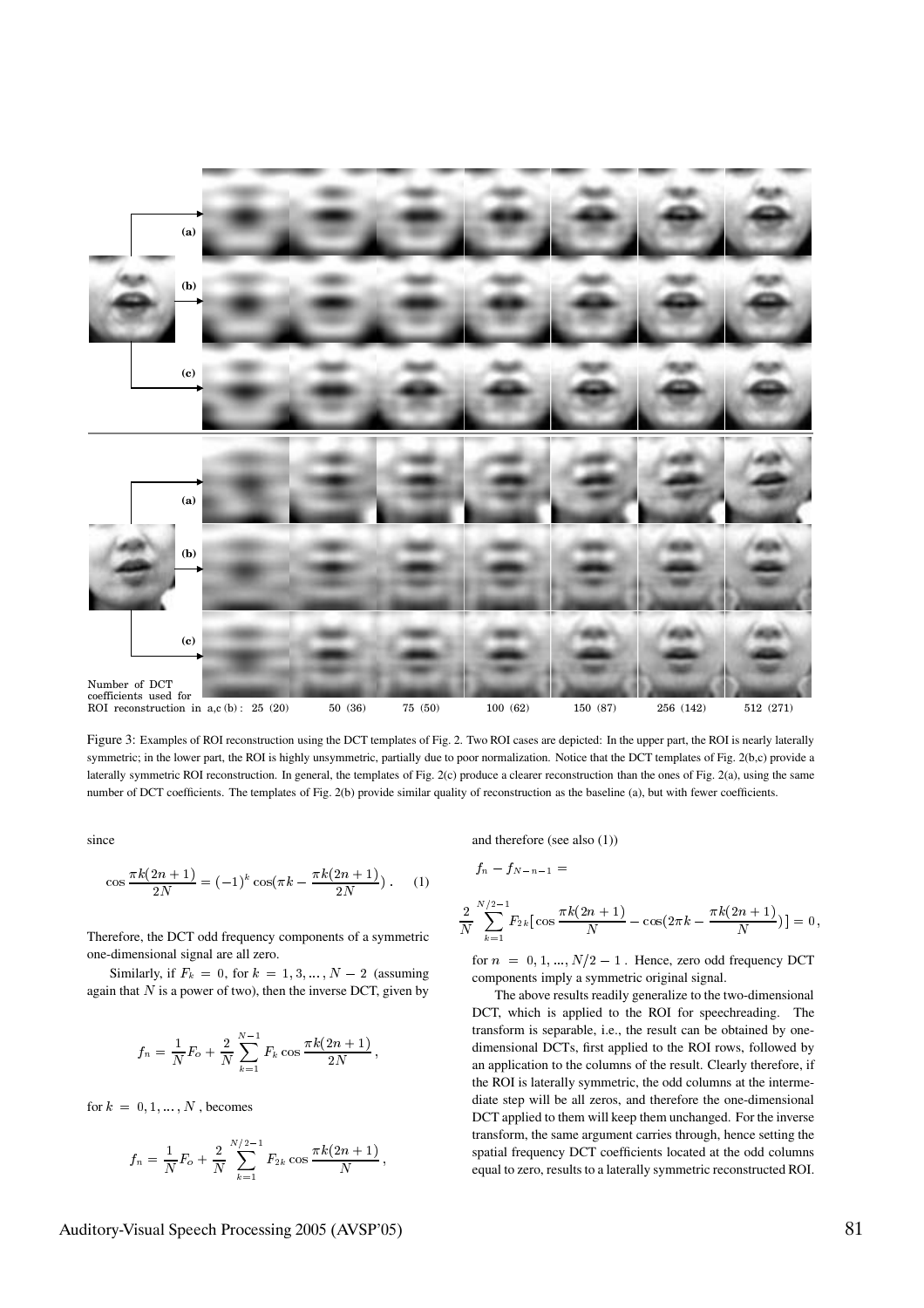

Figure 4: Example video frames from the "studio" (upper) and "office" (lower) audio-visual corpora (see also Table 1).

#### **2.2. DCT Coefficient Energy-Based Selection Strategies**

In the traditional use of DCT-based features for automatic speechreading and audio-visual ASR, given the mouth ROI, a small number of DCT coefficients are selected as visual features in order to produce a compact feature vector appropriate for speech classifier training. The selected locations on the twodimensional spatial frequency lattice - typically consisting of  $64 \times 64$  elements [5] - are chosen to correspond to the highest DCT coefficient energies, as estimated over a training set of video ROIs. In practice, the locations are sorted by decreasing energy, with the first  $n$  providing the  $n$ -element DCT selection template.

In the *baseline* approach widely followed in the literature, these energy values are computed over the entire frequency lattice. It turns out that odd column components have significant energies, since in practice the ROIs are never symmetric. This is due to the fact that perfect symmetry in nature is rare, and of course due to head-pose and lighting variations, that in general are extremely difficult to accurately compensate for (see also Fig. 1). As a result, odd column frequency components are present in the DCT selection templates, even for low-dimensional feature vectors (see also Fig. 2(a)).

In this paper, we investigate whether forcing ROI lateral symmetry is beneficial for automatic speechreading. Given the derivations above, this is equivalent to discarding the DCT coefficients located at the odd columns. This results to DCT templates that will be referred to as "*symmetric*", and are derived by considering the energies at the even only columns of the two-dimensional frequency lattice. One can compare the performance of the resulting speechreading system to the baseline approach in two ways: First, by considering symmetric templates that constitute subsets of the baseline ones, obtained by plainly discarding their odd column components, as depicted in Fig. 2(b). If odd components are unnecessary, speechreading performance should not degrade when using the lowerdimensional symmetric templates, and one could argue that the algorithm derives a more compact visual speech feature representation, therefore reducing computations. Second, one can compare symmetric and baseline templates of the same size (see also Fig. 2(c)). If ROI symmetry is beneficial, it would be expected that symmetric template systems should outperform the baseline. Experiments along these two lines are presented in detail in Section 3.

To help visualize the differences between the baseline and symmetric DCT templates, Fig. 3 depicts ROI reconstruction

| DB    |       | "Studio" |      | "Office" |        |      |  |  |
|-------|-------|----------|------|----------|--------|------|--|--|
| Set   | Subj. | Utter.   | Dur. | Subj.    | Utter. | Dur. |  |  |
| train | 50    | 5403     | 7:53 | 101      | 4591   | 6:07 |  |  |
| test  | 50    | 623      | 0:55 | 101      | 537    | 0:43 |  |  |

Table 1: Details of the two audio-visual databases (DB: "studio" and "office") used for training and testing in the experiments reported in this paper: Number of subjects (identical for training and testing), number of utterances, and total duration (in hours) are depicted for each set.

using the templates of Fig. 2. There, two ROI cases are considered: In the upper part, the ROI is nearly symmetric with respect to its middle column. ROI reconstruction using baseline templates (a), or their subset symmetric templates (b), look visually similar. However, in the lower part, where the ROI contains a rotated mouth, non-uniform lighting and some background, the reconstructed ROI on basis of templates (b) becomes symmetric. In both cases, reconstruction using symmetric templates (c) (i.e., with the same number of elements as the baseline) look significantly more detailed than using the baseline.

## **3. Experiments**

In order to study the benefits of the proposed approach, we conduct a number of visual-only recognition experiments on two small-vocabulary (connected digits) audio-visual databases. Before reporting our results, we provide a brief description of the automatic speechreading system components and of the two databases.

#### **3.1. The Automatic Speechreading System**

Given full-face video of the speaker's face, our system first utilizes a statistical face and facial feature detector to estimate the location of the face and of landmark facial features. Given these, a greyscale  $64 \times 64$ -pixel ROI is extracted, normalized for lighting, as well as for head size and orientation (see also Fig. 1). A two-dimensional DCT is then applied to the ROI, resulting in a 4096-dimensional vector of transform coefficients. Coefficient selection is then performed using the schemes discussed in the previous section. The selected coefficients are subsequently mean-normalized and interpolated to 100 Hz, providing what we refer to as "static" visual features.

To improve recognition performance, dynamic speech information needs to be also included into the visual feature vector. In our typical automatic speechreading system [5], this is achieved by a cascade of a linear discriminant analysis (LDA) projection, followed by a maximum likelihood linear transform (MLLT) rotation, that is applied to the concatenation of neighboring static visual feature vectors. This is referred to as the *inter-frame* LDA/MLLT. In the experiments considered in this paper, the cascade is assumed to result to final 41-dimensional visual features, when applied over a window of 11 consecutive static vectors. Notice though, that when the static feature dimension increases, the LDA matrix becomes quite large; alternatively, one can first apply an LDA/MLLT cascade to the static feature vector, i.e., an *inter-frame* LDA/MLLT. In this pa-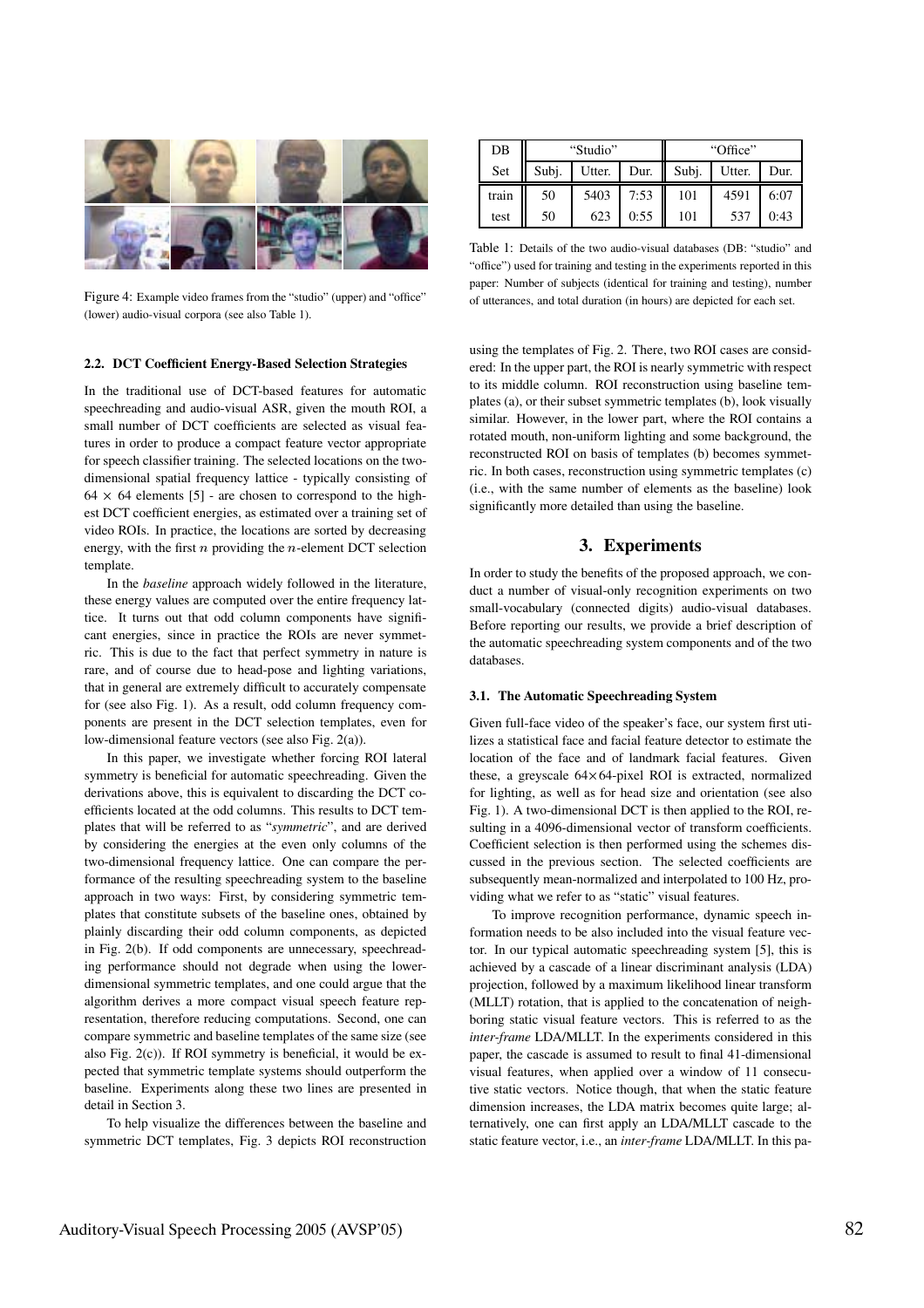

Figure 5: Visual-only word error rate (WER), %, on the test sets of the "studio" (upper plots), and "office" (lower) connected digit databases, using the baseline and symmetric DCT templates, depicted against the number of selected DCT coefficients ("static" DCT features). The selected features are fed into the automatic speechreading system after post-processing - in order to capture speech dynamics - by (depicted left-to-right): appending their first derivatives; appending both their first and second derivatives; inter-frame LDA/MLLT over 11 neighboring feature frames, producing 41-dimensional features. For easier comparisons, the WERs using the symmetric DCT templates are summarized at the right-most plots.

per, its output is assumed to be of dimension 30 [5]. In addition to these two techniques, the traditional approach of incorporating dynamic speech information is also considered, namely appending to the static visual feature vector its first- and possibly second-order derivatives.

The dynamic visual features are then fed into a *hidden Markov model* (HMM)-based recognizer. In our system, the HMMs are 3-state left-to-right phone models, consisting of context-dependent sub-phonetic states, with their parameters estimated by the expectation-maximization algorithm on available training data (see also Table 1). For the particular recognition task at hand (connected-digit strings), the HMMs correspond to 22 phones, 66 sub-phonetic states (3 states per phone), and 159 context-dependent states with 3.2k Gaussian mixture components. Decoding is performed using a stack decoder with an 11-word vocabulary (digits 0-9 and "oh") and free grammar.

### **3.2. The Audio-Visual Database**

We consider two corpora in our experiments containing audiovisual data of multiple speakers uttering connected digit sequences, recorded in two environments. The first set contains high-quality frontal full-face video of 50 subjects and is recorded in a quiet "studio"-like environment using a highquality camera, uniform background and lighting, and relatively stable frontal subject pose. The video is MPEG2-encoded at a resolution of  $704 \times 480$  pixels, and at 30 Hz.

The second set contains lower-quality video of 101 sub-

jects, collected using an inexpensive web-cam that is connected to a laptop-based data collection system through a USB-2.0 interface. Raw RGB data at 30 Hz but at a  $320 \times 240$  pixel resolution are obtained, and subsequently MPEG1-encoded for processing. In contrast to the "studio" set, the data are collected under varying lighting and cluttered backgrounds, typically in the subjects' offices. The set is therefore referred to as the "office" database, and it obviously represents a significantly more challenging visual domain than the previous set.

The experimental framework on the two corpora is summarized in Table 1, and assumes a multi-speaker training/testing paradigm. Example video frames from the two datasets are depicted in Fig. 4 (see also Fig. 1).

### **3.3. Results and Discussion**

We now proceed to compare automatic speechreading performance based on the baseline and symmetric DCT coefficient selection mechanisms. As discussed above, we perform these comparisons using up to four methods of visual feature postprocessing in order to incorporate speech dynamics into the speechreading system, and over two databases providing both visually clean and challenging data. The experimental results are summarized in Fig. 5 and in Table 2.

In Fig. 5 we compare visual-only word error rate (WER) on the "studio" and "office" corpora test sets between the baseline and symmetric DCT templates of the same size (number of static visual features), using three methods of including speech